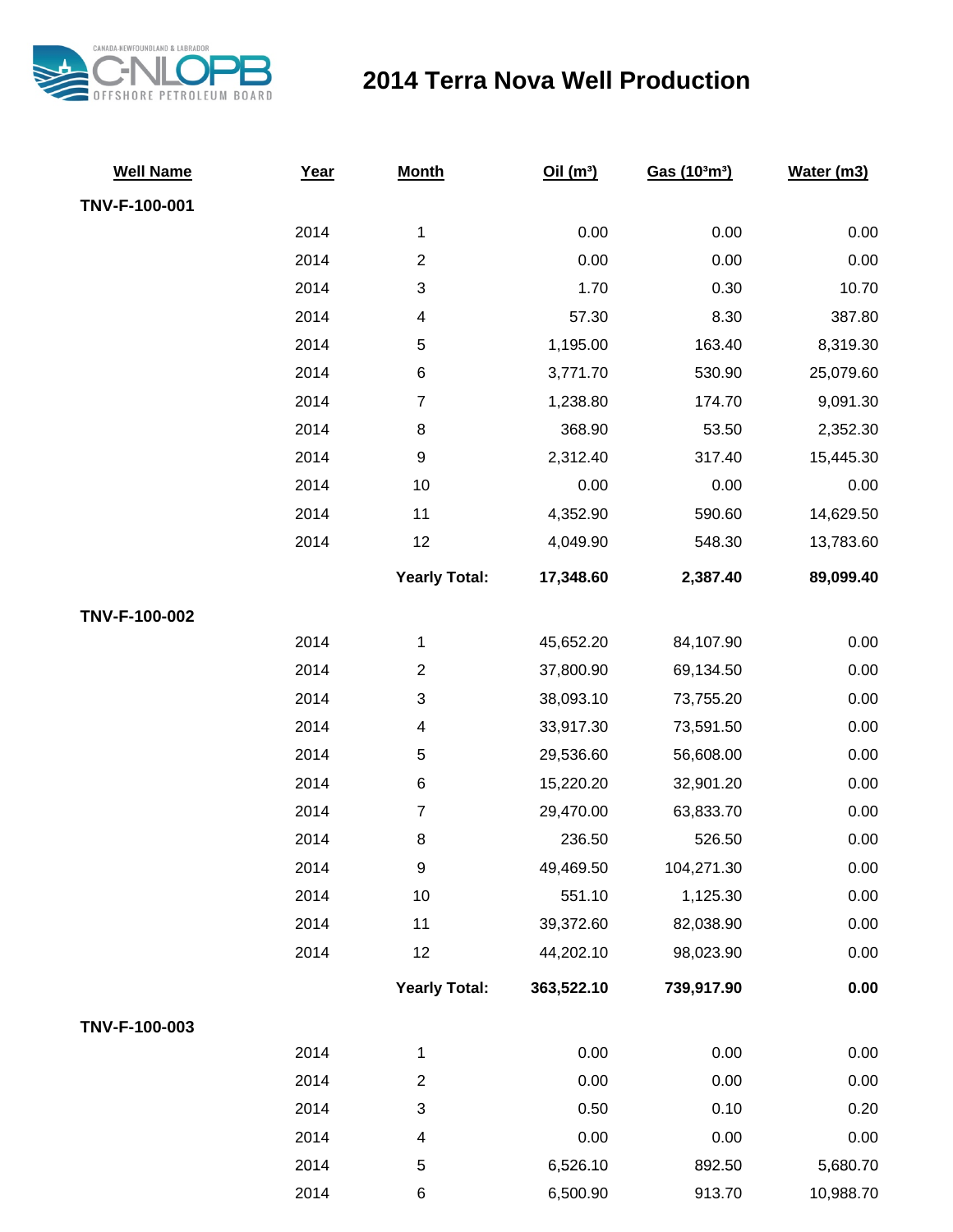|                 | 2014 | $\overline{7}$          | 911.60     | 128.60    | 1,474.80   |
|-----------------|------|-------------------------|------------|-----------|------------|
|                 | 2014 | 8                       | 19.40      | 2.80      | 6.60       |
|                 | 2014 | 9                       | 4.30       | 0.60      | 1.50       |
|                 | 2014 | 10                      | 0.00       | 0.00      | 0.00       |
|                 | 2014 | 11                      | 0.00       | 0.00      | 0.00       |
|                 | 2014 | 12                      | 0.00       | 0.00      | 0.00       |
|                 |      | <b>Yearly Total:</b>    | 13,962.80  | 1,938.30  | 18,152.50  |
| TNV-F-100-004   |      |                         |            |           |            |
|                 | 2014 | 1                       | 7,618.20   | 4,068.40  | 20,097.60  |
|                 | 2014 | $\overline{c}$          | 7,647.90   | 3,935.50  | 14,062.00  |
|                 | 2014 | 3                       | 18,795.10  | 9,654.70  | 36,341.70  |
|                 | 2014 | $\overline{\mathbf{4}}$ | 1,631.90   | 294.90    | 6,178.00   |
|                 | 2014 | 5                       | 100.50     | 17.30     | 346.00     |
|                 | 2014 | 6                       | 0.40       | 0.10      | 1.30       |
|                 | 2014 | $\overline{7}$          | 0.40       | 0.10      | 1.30       |
|                 | 2014 | 8                       | 0.70       | 0.10      | 2.50       |
|                 | 2014 | $\boldsymbol{9}$        | 15,889.10  | 2,741.60  | 52,458.00  |
|                 | 2014 | 10                      | 17,926.50  | 8,614.30  | 58,583.50  |
|                 | 2014 | 11                      | 25,403.40  | 17,231.00 | 65,773.90  |
|                 | 2014 | 12                      | 27,507.50  | 19,286.70 | 79,235.20  |
|                 |      |                         |            |           |            |
|                 |      | <b>Yearly Total:</b>    | 122,521.60 | 65,844.70 | 333,081.00 |
| TNV-G-090-002-W |      |                         |            |           |            |
|                 | 2014 | 1                       | 6,854.00   | 909.10    | 50,299.50  |
|                 | 2014 | $\overline{c}$          | 7,638.00   | 995.40    | 54,620.10  |
|                 | 2014 | 3                       | 3,730.70   | 509.20    | 26,954.70  |
|                 | 2014 | 4                       | 1,977.60   | 272.20    | 15,277.90  |
|                 | 2014 | 5                       | 68.00      | 8.90      | 477.60     |
|                 | 2014 | 6                       | 1.80       | 0.20      | 12.50      |
|                 | 2014 | $\overline{7}$          | 93.70      | 12.60     | 692.80     |
|                 | 2014 | 8                       | 0.40       | 0.00      | 1.60       |
|                 | 2014 | $\boldsymbol{9}$        | 0.00       | 0.00      | 0.00       |
|                 | 2014 | 10                      | 0.00       | 0.00      | 0.00       |
|                 | 2014 | 11                      | 8,692.30   | 1,128.80  | 73,910.90  |
|                 | 2014 | 12                      | 12,947.50  | 1,678.60  | 115,079.20 |
|                 |      | <b>Yearly Total:</b>    | 42,004.00  | 5,515.00  | 337,326.80 |
| TNV-G-090-003   |      |                         |            |           |            |
|                 | 2014 | 1                       | 11,516.60  | 1,596.00  | 87,087.70  |
|                 | 2014 | $\overline{c}$          | 9,732.40   | 1,325.20  | 69,220.20  |
|                 | 2014 | 3                       | 12,317.70  | 1,757.30  | 88,822.10  |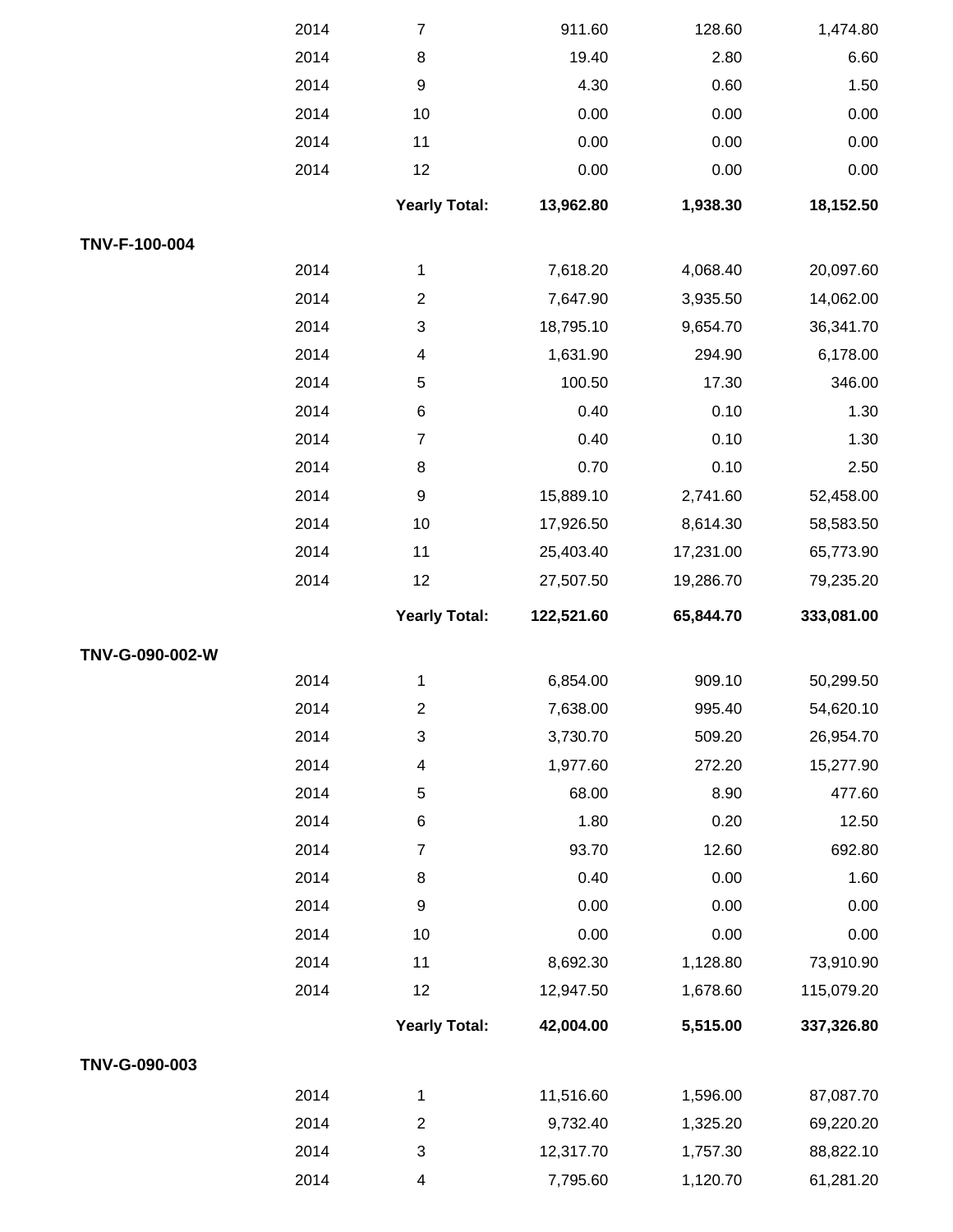| TNV-G-090-005-Y | 2014<br>2014<br>2014<br>2014<br>2014<br>2014<br>2014<br>2014<br>2014 | 6<br>$\overline{7}$<br>8<br>$\boldsymbol{9}$<br>10<br>11<br>12<br><b>Yearly Total:</b> | 12,715.80<br>547.20<br>1,849.30<br>9,573.90<br>0.00<br>4,273.60<br>5,018.80<br>86,389.30 | 1,789.90<br>77.20<br>268.00<br>1,314.10<br>0.00<br>579.80<br>679.50 | 100,476.60<br>4,776.70<br>14,023.20<br>76,062.20<br>0.00<br>37,134.30 |
|-----------------|----------------------------------------------------------------------|----------------------------------------------------------------------------------------|------------------------------------------------------------------------------------------|---------------------------------------------------------------------|-----------------------------------------------------------------------|
|                 |                                                                      |                                                                                        |                                                                                          |                                                                     |                                                                       |
|                 |                                                                      |                                                                                        |                                                                                          |                                                                     |                                                                       |
|                 |                                                                      |                                                                                        |                                                                                          |                                                                     |                                                                       |
|                 |                                                                      |                                                                                        |                                                                                          |                                                                     |                                                                       |
|                 |                                                                      |                                                                                        |                                                                                          |                                                                     |                                                                       |
|                 |                                                                      |                                                                                        |                                                                                          |                                                                     |                                                                       |
|                 |                                                                      |                                                                                        |                                                                                          |                                                                     | 47,560.40                                                             |
|                 |                                                                      |                                                                                        |                                                                                          | 12,018.80                                                           | 677,863.70                                                            |
|                 |                                                                      |                                                                                        |                                                                                          |                                                                     |                                                                       |
|                 |                                                                      | 1                                                                                      | 4,499.60                                                                                 | 614.60                                                              | 28,952.50                                                             |
|                 |                                                                      | $\overline{\mathbf{c}}$                                                                | 3,768.10                                                                                 | 505.80                                                              | 21,568.60                                                             |
|                 | 2014                                                                 | 3                                                                                      | 5,695.80                                                                                 | 801.10                                                              | 34,547.80                                                             |
|                 | 2014                                                                 | 4                                                                                      | 3,379.90                                                                                 | 478.90                                                              | 22,896.10                                                             |
|                 | 2014                                                                 | 5                                                                                      | 3,606.50                                                                                 | 486.30                                                              | 35,245.00                                                             |
|                 | 2014                                                                 | 6                                                                                      | 3,857.00                                                                                 | 535.20                                                              | 36,258.20                                                             |
|                 | 2014                                                                 | $\overline{7}$                                                                         | 3,453.80                                                                                 | 480.40                                                              | 35,607.40                                                             |
|                 | 2014                                                                 | 8                                                                                      | 631.40                                                                                   | 90.20                                                               | 5,654.40                                                              |
|                 | 2014                                                                 | 9                                                                                      | 2,412.00                                                                                 | 326.30                                                              | 22,631.90                                                             |
|                 | 2014                                                                 | 10                                                                                     | 160.50                                                                                   | 21.10                                                               | 1,434.50                                                              |
|                 | 2014                                                                 | 11                                                                                     | 1,745.90                                                                                 | 233.50                                                              | 19,816.80                                                             |
|                 | 2014                                                                 | 12                                                                                     | 2,503.70                                                                                 | 334.20                                                              | 30,853.70                                                             |
|                 |                                                                      | <b>Yearly Total:</b>                                                                   | 35,714.20                                                                                | 4,907.60                                                            | 295,466.90                                                            |
| TNV-G-090-006-Z |                                                                      |                                                                                        |                                                                                          |                                                                     |                                                                       |
|                 | 2014                                                                 | $\mathbf 1$                                                                            | 9,959.90                                                                                 | 1,794.40                                                            | 71,521.20                                                             |
|                 | 2014                                                                 | $\overline{\mathbf{c}}$                                                                | 8,859.70                                                                                 | 1,568.30                                                            | 64,763.30                                                             |
|                 | 2014                                                                 | 3                                                                                      | 11,987.10                                                                                | 2,223.20                                                            | 88,739.80                                                             |
|                 | 2014                                                                 | 4                                                                                      | 8,257.10                                                                                 | 1,543.20                                                            | 64,441.70                                                             |
|                 | 2014                                                                 | 5                                                                                      | 13,040.30                                                                                | 2,318.50                                                            | 100,079.80                                                            |
|                 | 2014                                                                 | 6                                                                                      | 6,960.80                                                                                 | 1,273.80                                                            | 51,427.30                                                             |
|                 | 2014                                                                 | $\overline{7}$                                                                         | 3,232.10                                                                                 | 592.60                                                              | 22,006.40                                                             |
|                 | 2014                                                                 | 8                                                                                      | 1,994.00                                                                                 | 375.80                                                              | 11,793.90                                                             |
|                 | 2014                                                                 | $\boldsymbol{9}$                                                                       | 17,421.10                                                                                | 3,108.30                                                            | 107,963.50                                                            |
|                 | 2014                                                                 | 10                                                                                     | 5,979.00                                                                                 | 1,033.60                                                            | 56,584.70                                                             |
|                 | 2014                                                                 | 11                                                                                     | 7,976.00                                                                                 | 1,406.90                                                            | 71,647.70                                                             |
|                 | 2014                                                                 | 12                                                                                     | 9,294.70                                                                                 | 1,636.20                                                            | 91,558.80                                                             |
|                 |                                                                      | <b>Yearly Total:</b>                                                                   | 104,961.80                                                                               |                                                                     |                                                                       |
| TNV-G-090-009   |                                                                      |                                                                                        |                                                                                          | 18,874.80                                                           | 802,528.10                                                            |
|                 |                                                                      |                                                                                        |                                                                                          |                                                                     |                                                                       |
|                 | 2014                                                                 | 1                                                                                      | 29,405.90                                                                                | 3,842.50                                                            | 65,869.20                                                             |
|                 |                                                                      |                                                                                        |                                                                                          |                                                                     |                                                                       |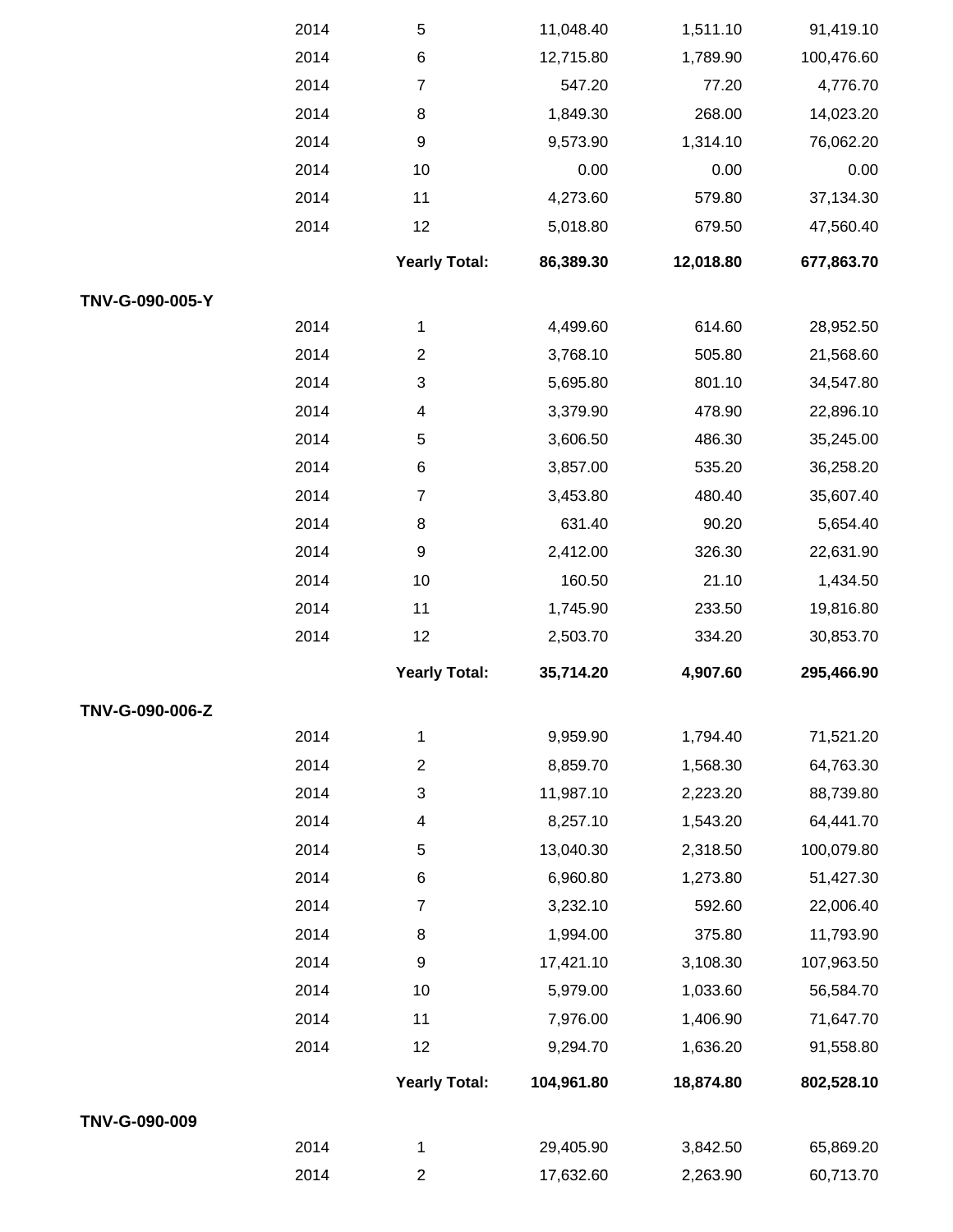|                 | 2014 | 3                       | 29,471.30  | 3,964.30   | 71,907.60  |
|-----------------|------|-------------------------|------------|------------|------------|
|                 | 2014 | 4                       | 22,166.60  | 3,005.40   | 49,955.10  |
|                 | 2014 | 5                       | 24,326.80  | 3,137.10   | 71,926.80  |
|                 | 2014 | $\,6$                   | 24,828.60  | 3,295.20   | 61,757.90  |
|                 | 2014 | 7                       | 30,783.40  | 4,093.70   | 70,737.40  |
|                 | 2014 | 8                       | 6,381.80   | 872.20     | 13,950.40  |
|                 | 2014 | $\boldsymbol{9}$        | 26,988.70  | 3,492.60   | 71,323.90  |
|                 | 2014 | 10                      | 17,648.70  | 2,212.70   | 48,461.60  |
|                 | 2014 | 11                      | 17,262.60  | 2,208.30   | 46,741.30  |
|                 | 2014 | 12                      | 21,052.80  | 2,688.10   | 53,582.80  |
|                 |      | <b>Yearly Total:</b>    | 267,949.80 | 35,076.00  | 686,927.70 |
| TNV-L-098-001-Y |      |                         |            |            |            |
|                 | 2014 | 10                      | 3,159.60   | 365.00     | 70.00      |
|                 | 2014 | 11                      | 82,985.70  | 23,097.50  | 2,794.20   |
|                 | 2014 | 12                      | 43,464.40  | 17,451.90  | 4,439.70   |
|                 |      | <b>Yearly Total:</b>    | 129,609.70 | 40,914.40  | 7,303.90   |
| TNV-L-098-001-Z |      |                         |            |            |            |
|                 | 2014 | 1                       | 28,080.50  | 31,007.00  | 3,224.90   |
|                 | 2014 | $\overline{c}$          | 24,165.10  | 30,277.00  | 2,316.90   |
|                 | 2014 | 3                       | 21,943.70  | 31,123.20  | 2,631.20   |
|                 | 2014 | $\overline{\mathbf{4}}$ | 21,618.60  | 28,630.70  | 4,137.70   |
|                 | 2014 | $\,$ 5 $\,$             | 15,395.70  | 15,174.60  | 5,275.10   |
|                 | 2014 | $\,6$                   | 11,089.70  | 11,469.70  | 3,700.90   |
|                 | 2014 | $\overline{7}$          | 0.00       | 0.00       | 0.00       |
|                 | 2014 | 8                       | 0.00       | 0.00       | 0.00       |
|                 | 2014 | $\boldsymbol{9}$        | 0.00       | 0.00       | 0.00       |
|                 |      | <b>Yearly Total:</b>    | 122,293.30 | 147,682.20 | 21,286.70  |
| TNV-L-098-002   |      |                         |            |            |            |
|                 | 2014 | 1                       | 27,009.50  | 19,016.30  | 75.60      |
|                 | 2014 | $\mathbf{2}$            | 23,049.60  | 14,482.10  | 252.80     |
|                 | 2014 | 3                       | 23,318.70  | 15,445.40  | 2,714.10   |
|                 | 2014 | $\overline{\mathbf{4}}$ | 26,388.60  | 17,612.50  | 340.60     |
|                 | 2014 | $\mathbf 5$             | 25,392.50  | 19,824.90  | 1,484.80   |
|                 | 2014 | 6                       | 41,964.50  | 33,744.10  | 4,876.20   |
|                 | 2014 | 7                       | 38,608.90  | 27,578.00  | 5,188.50   |
|                 | 2014 | 8                       | 14,893.00  | 10,933.80  | 1,738.60   |
|                 | 2014 | 9                       | 43,161.00  | 30,000.30  | 5,279.00   |
|                 | 2014 | 10                      | 2,378.90   | 1,602.00   | 277.20     |
|                 | 2014 | 11                      | 3,573.30   | 2,597.20   | 1,873.00   |
|                 | 2014 | 12                      | 21,664.20  | 15,712.40  | 13,583.20  |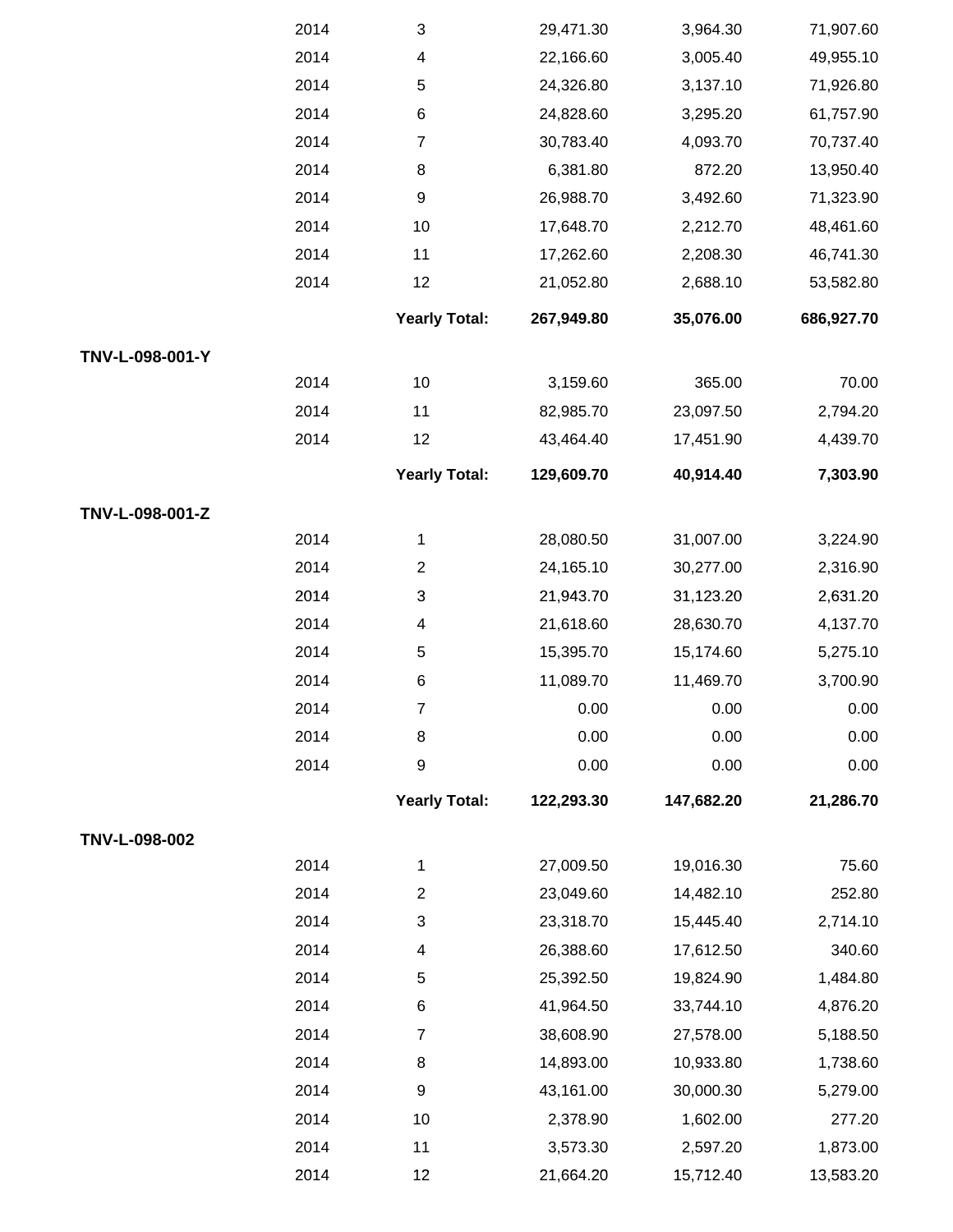|                 |      | <b>Yearly Total:</b>    | 291,402.70 | 208,549.00 | 37,683.60  |
|-----------------|------|-------------------------|------------|------------|------------|
| TNV-L-098-004   |      |                         |            |            |            |
|                 | 2014 | 1                       | 16,551.40  | 2,326.60   | 77,230.80  |
|                 | 2014 | $\overline{c}$          | 12,220.40  | 1,687.90   | 68,571.90  |
|                 | 2014 | 3                       | 15,543.90  | 2,249.30   | 85,082.20  |
|                 | 2014 | $\overline{\mathbf{4}}$ | 15,601.70  | 2,276.50   | 81,805.90  |
|                 | 2014 | 5                       | 10,713.20  | 1,486.20   | 69,197.60  |
|                 | 2014 | 6                       | 19,733.90  | 2,817.50   | 80,482.80  |
|                 | 2014 | $\overline{7}$          | 23,977.70  | 3,430.20   | 83,662.00  |
|                 | 2014 | 8                       | 5,358.40   | 787.90     | 15,498.00  |
|                 | 2014 | 9                       | 8,357.20   | 1,163.70   | 67,753.20  |
|                 | 2014 | 10                      | 0.00       | 0.00       | 0.00       |
|                 | 2014 | 11                      | 14,506.40  | 1,996.30   | 62,942.00  |
|                 | 2014 | 12                      | 14,098.00  | 1,936.30   | 86,008.70  |
|                 |      | <b>Yearly Total:</b>    | 156,662.20 | 22,158.40  | 778,235.10 |
| TNV-L-098-007-X |      |                         |            |            |            |
|                 | 2014 | 1                       | 15,591.10  | 2,330.60   | 26,448.00  |
|                 | 2014 | $\overline{c}$          | 11,818.60  | 1,735.80   | 18,830.00  |
|                 | 2014 | 3                       | 10,703.50  | 1,647.00   | 20,628.90  |
|                 | 2014 | $\overline{\mathbf{4}}$ | 11,729.40  | 1,818.80   | 22,149.90  |
|                 | 2014 | 5                       | 8,331.20   | 1,229.00   | 17,162.50  |
|                 | 2014 | 6                       | 10,235.50  | 1,554.00   | 20,234.10  |
|                 | 2014 | $\overline{7}$          | 7,699.10   | 1,171.30   | 16,743.50  |
|                 | 2014 | 8                       | 1,437.80   | 224.80     | 2,716.10   |
|                 | 2014 | $\boldsymbol{9}$        | 8,135.10   | 1,204.50   | 16,103.30  |
|                 | 2014 | 10                      | 864.20     | 123.90     | 1,630.10   |
|                 | 2014 | 11                      | 9,508.10   | 1,391.30   | 19,844.50  |
|                 | 2014 | 12                      | 7,373.00   | 1,076.90   | 16,864.90  |
|                 |      | <b>Yearly Total:</b>    | 103,426.60 | 15,507.90  | 199,355.80 |
| TNV-L-098-008   |      |                         |            |            |            |
|                 | 2014 | 1                       | 5,068.40   | 702.50     | 30,052.90  |
|                 | 2014 | $\overline{c}$          | 3,248.50   | 442.40     | 19,194.80  |
|                 | 2014 | 3                       | 5,356.60   | 764.20     | 36,150.10  |
|                 | 2014 | $\overline{\mathbf{4}}$ | 8,516.60   | 1,224.70   | 44,731.40  |
|                 | 2014 | 5                       | 4,951.60   | 677.20     | 31,875.20  |
|                 | 2014 | 6                       | 2,164.30   | 304.70     | 13,449.30  |
|                 | 2014 | $\overline{7}$          | 706.60     | 99.50      | 4,812.30   |
|                 | 2014 | 8                       | 8.00       | 1.20       | 47.30      |
|                 | 2014 | 9                       | 2,069.20   | 284.00     | 12,824.80  |
|                 | 2014 | 10                      | 0.00       | 0.00       | 0.00       |
|                 | 2014 | 11                      | 3,554.40   | 482.20     | 26,733.30  |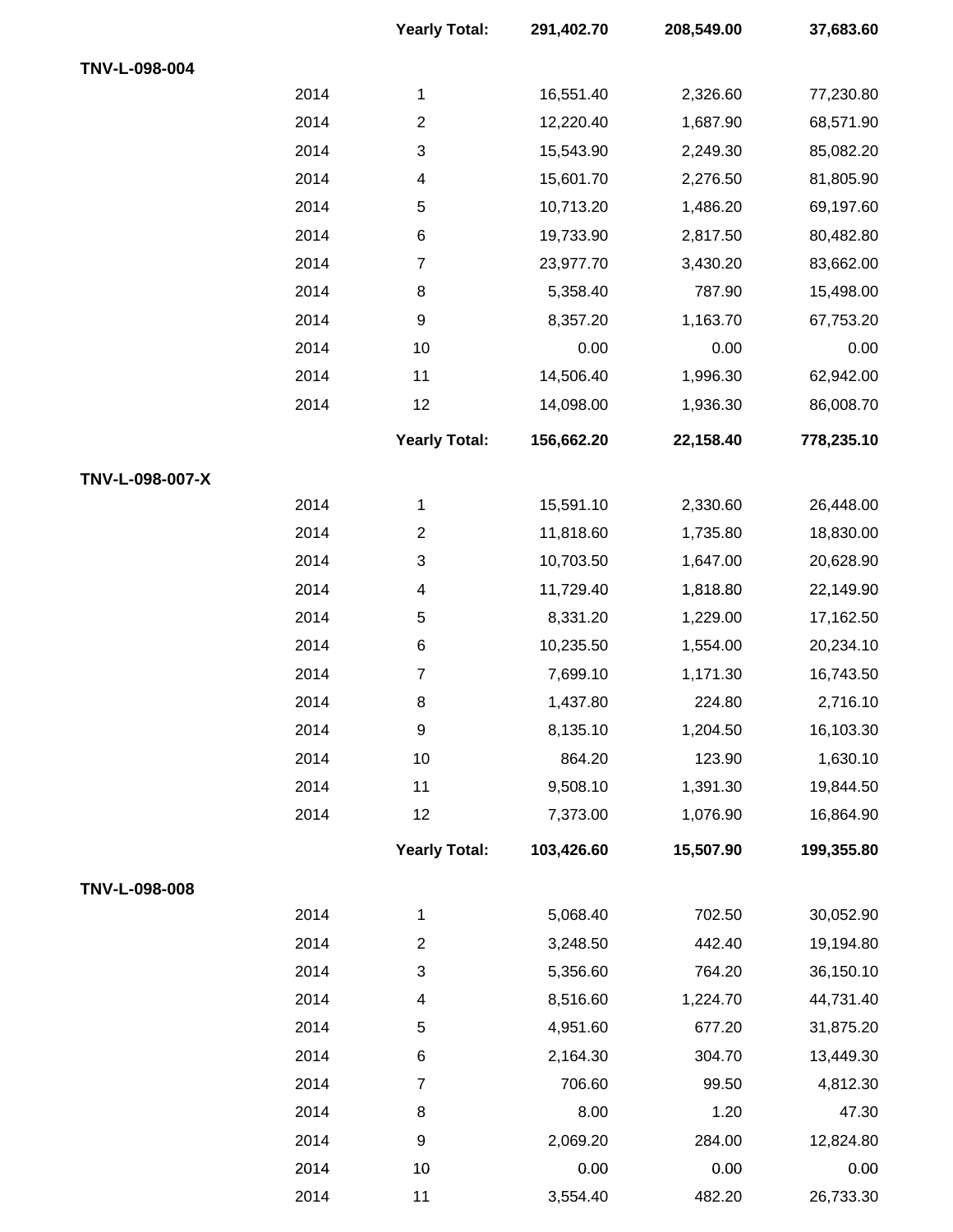|                 | 2014 | 12                   | 1,956.60   | 264.90    | 16,148.60  |
|-----------------|------|----------------------|------------|-----------|------------|
|                 |      | <b>Yearly Total:</b> | 37,600.80  | 5,247.50  | 236,020.00 |
| TNV-L-098-009   |      |                      |            |           |            |
|                 | 2014 | 1                    | 19,819.20  | 2,786.00  | 49,756.90  |
|                 | 2014 | $\overline{c}$       | 13,376.80  | 1,847.60  | 33,238.20  |
|                 | 2014 | 3                    | 20,023.80  | 2,897.40  | 51,215.50  |
|                 | 2014 | 4                    | 17,950.80  | 2,617.60  | 50,288.30  |
|                 | 2014 | 5                    | 12,087.90  | 1,676.90  | 37,463.80  |
|                 | 2014 | 6                    | 953.80     | 136.20    | 2,658.60   |
|                 | 2014 | $\overline{7}$       | 835.90     | 119.60    | 3,114.30   |
|                 | 2014 | 8                    | 0.00       | 0.00      | 0.00       |
|                 | 2014 | 9                    | 10,860.60  | 1,511.80  | 44,223.10  |
|                 | 2014 | 10                   | 0.00       | 0.00      | 0.00       |
|                 | 2014 | 11                   | 8,004.30   | 1,101.60  | 28,673.60  |
|                 | 2014 | 12                   | 12,792.40  | 1,756.90  | 45,808.10  |
|                 |      | <b>Yearly Total:</b> | 116,705.50 | 16,451.60 | 346,440.40 |
| TNV-L-098-011-Y |      |                      |            |           |            |
|                 | 2014 | 1                    | 33,469.70  | 4,241.00  | 17,496.20  |
|                 | 2014 | $\overline{c}$       | 14,812.40  | 1,844.30  | 4,600.00   |
|                 | 2014 | 3                    | 15,336.30  | 2,000.50  | 35,279.60  |
|                 | 2014 | 4                    | 23,939.50  | 3,150.20  | 27,330.30  |
|                 | 2014 | 5                    | 22,150.40  | 2,769.80  | 9,273.20   |
|                 | 2014 | 6                    | 22,503.90  | 2,896.20  | 6,617.00   |
|                 | 2014 | $\boldsymbol{7}$     | 15,404.20  | 1,986.40  | 6,586.00   |
|                 | 2014 | 8                    | 2,260.40   | 299.60    | 1,500.40   |
|                 | 2014 | 9                    | 12,567.10  | 1,576.80  | 5,512.30   |
|                 | 2014 | $10$                 | 26,042.60  | 3,166.30  | 13,865.10  |
|                 | 2014 | 11                   | 35,262.60  | 4,374.40  | 18,058.30  |
|                 | 2014 | 12                   | 31,736.80  | 3,929.10  | 18,958.10  |
|                 |      | <b>Yearly Total:</b> | 255,485.90 | 32,234.60 | 165,076.50 |
| TNV-L-098-012-Z |      |                      |            |           |            |
|                 | 2014 | 1                    | 0.00       | 0.00      | 0.00       |
|                 | 2014 | $\overline{c}$       | 1,523.50   | 508.30    | 4.50       |
|                 | 2014 | 3                    | 1,139.80   | 398.40    | 3.40       |
|                 | 2014 | 4                    | 3,870.50   | 581.00    | 12.50      |
|                 | 2014 | 5                    | 116.80     | 16.10     | 0.30       |
|                 | 2014 | 6                    | 3,327.70   | 471.70    | 9.40       |
|                 | 2014 | $\boldsymbol{7}$     | 2,192.00   | 311.40    | 6.80       |
|                 | 2014 | 8                    | 0.00       | 0.00      | 0.00       |
|                 | 2014 | $\boldsymbol{9}$     | 56,195.40  | 7,768.00  | 88.00      |